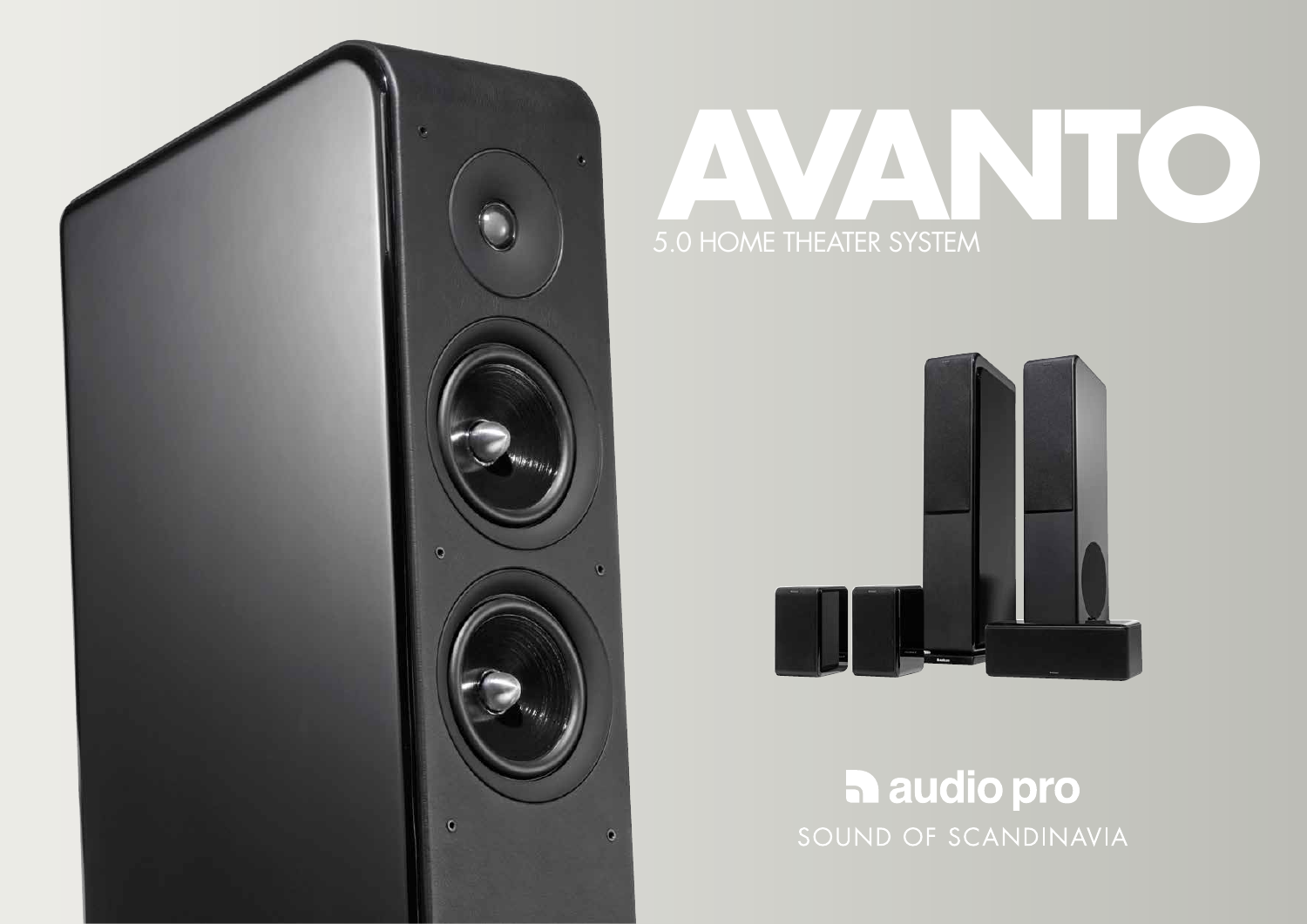**AVANTO** 5.0 HOME THEATER SYSTEM DELIVERS PURE POWER, PRECISION AND PREMIUM DESIGN WITH EXTRAORDINARY VALUE FOR MONEY. YOUR MOVIE AND MUSIC EXPERIENCE WILL NEVER BE THE SAME.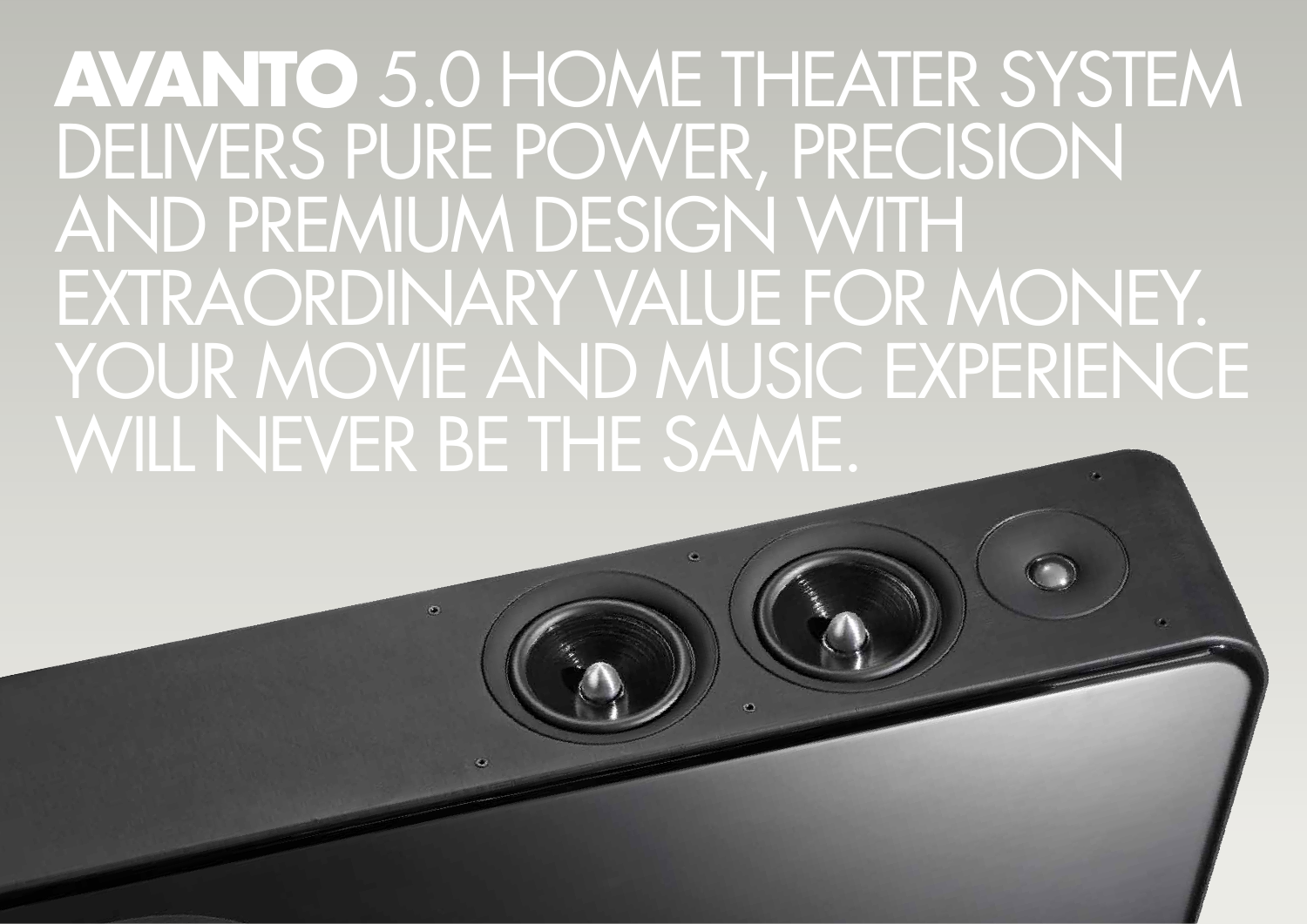**THE AVANTO DESIGN** IS A STAND OUT REVELATION. PREMIUM DESIGN WITH ADVANCED ROUNDED SHAPES. BESIDES LOOKING BEAUTIFUL, THE DESIGN HELPS TO IMPROVE THE SOUND QUALITY.

LEATHER WRAPPED CABINETS WITH CHOICE OF SIDE PANELS IN BLACK HIGH GLOSS, BLACK ASH OR WALNUT FINISH. **THE CHOICE IS YOURS.**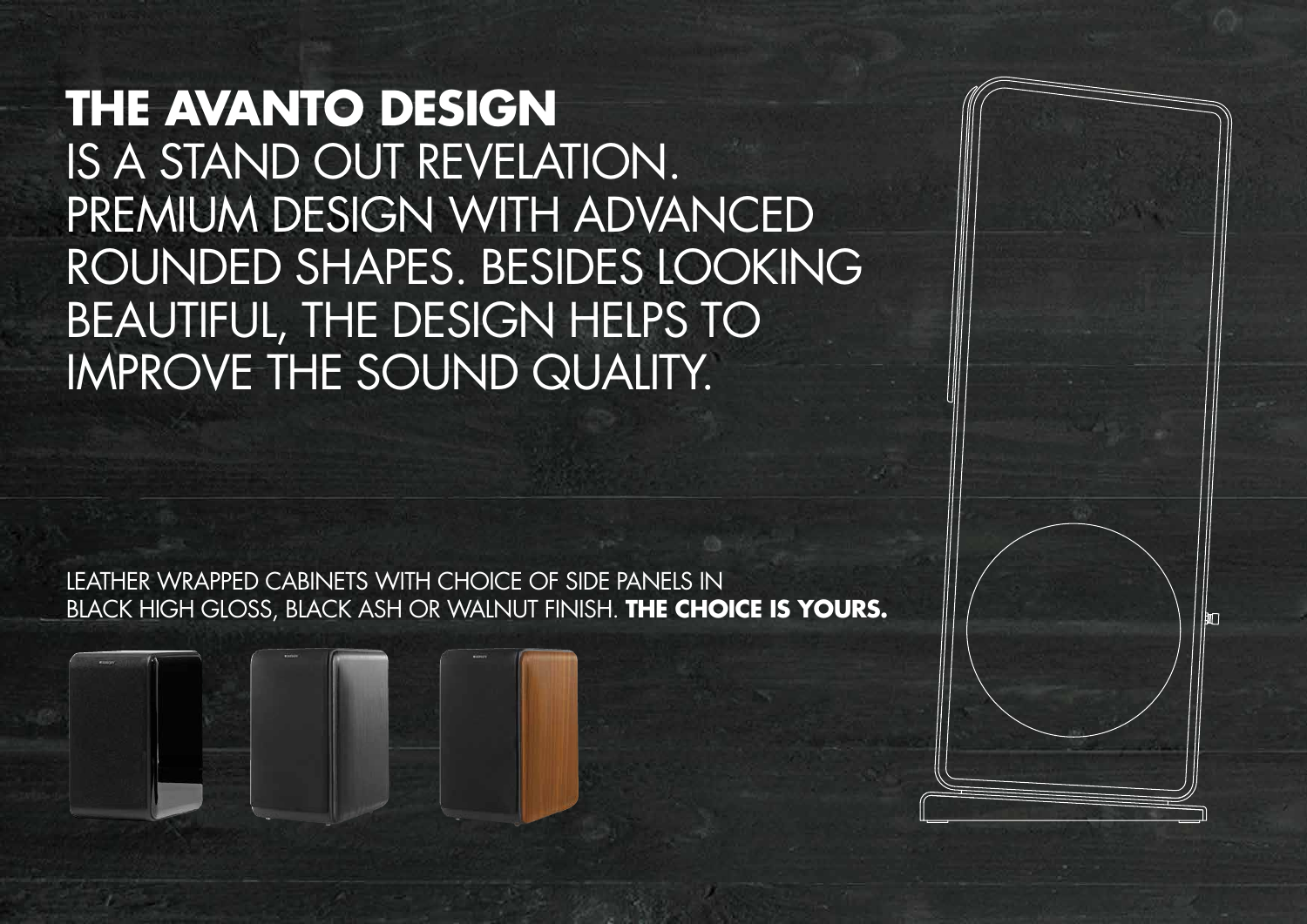ng oibus *e* 

## **THE AVANTO SOUND** IS POWERFUL WITH BRILLIANT DETAIL AND DYNAMICS. WITH A SOLID 8" SIDE FIRING WOOFER IN EACH OF THE FLOORSTANDER, THE BASS IS A PURE PHYSICAL EXPERIENCE.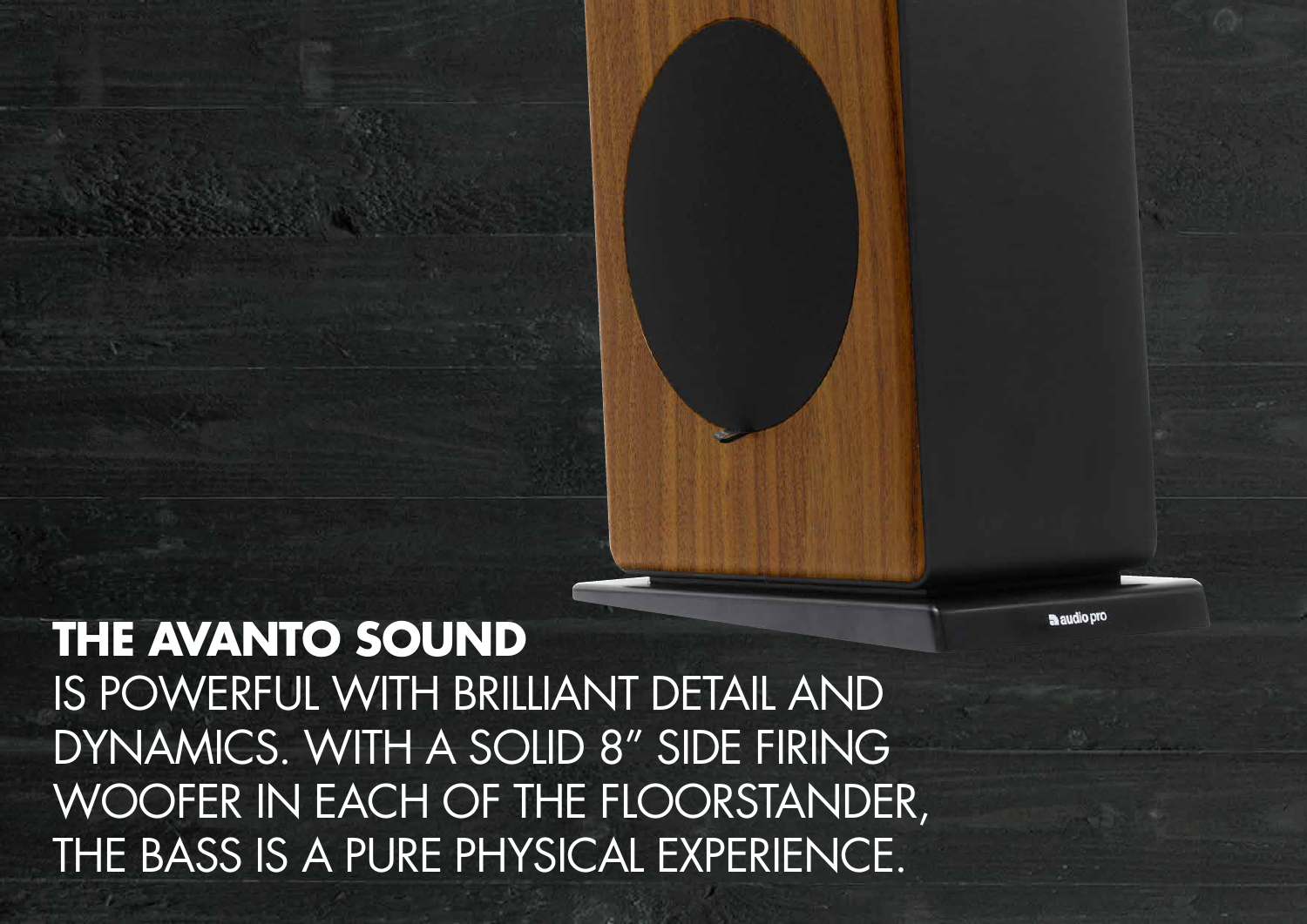### **SPECIFICATIONS.** AVANTO 5.0 HOME THEATER SYSTEM IS DELIVERED ALL IN ONE BOX WITH FS-20 FRONT SPEAKERS, S-20 SURROUND SPEAKERS AND C-20 CENTER SPEAKER.



#### **C-20 CENTER SPEAKER**

Type: 2-way bass reflex Woofer:  $2 \times 4$  1/2" Tweeter: 1" Amp. requirement: 30 - 100W Sensitivity: 87dB Freq. Range: 70 - 22.000Hz Impedance: 4 ohm Weight: 4.7 Kg

#### © Audio Pro AB Sverige

Audio Pro® , Audio Pro logotypen, 'a' symbolen, och ace-bass® är registrerade varumärken av Audio Pro AB, Sverige. Alla rättigheter reserverade. Audio Pro följer en policy om ständig produktutveckling. Specifikationer kan ändras utan föregående meddelande.

© Audio Pro AB Sweden Audio Pro® , the Audio Pro logotype, the 'a' symbol, and ace-bass® are all registered trademarks of Audio Pro AB, Sweden. All rights reserved. Audio Pro follows a policy of continuous advancement in development. Specifications may be changed without notice.